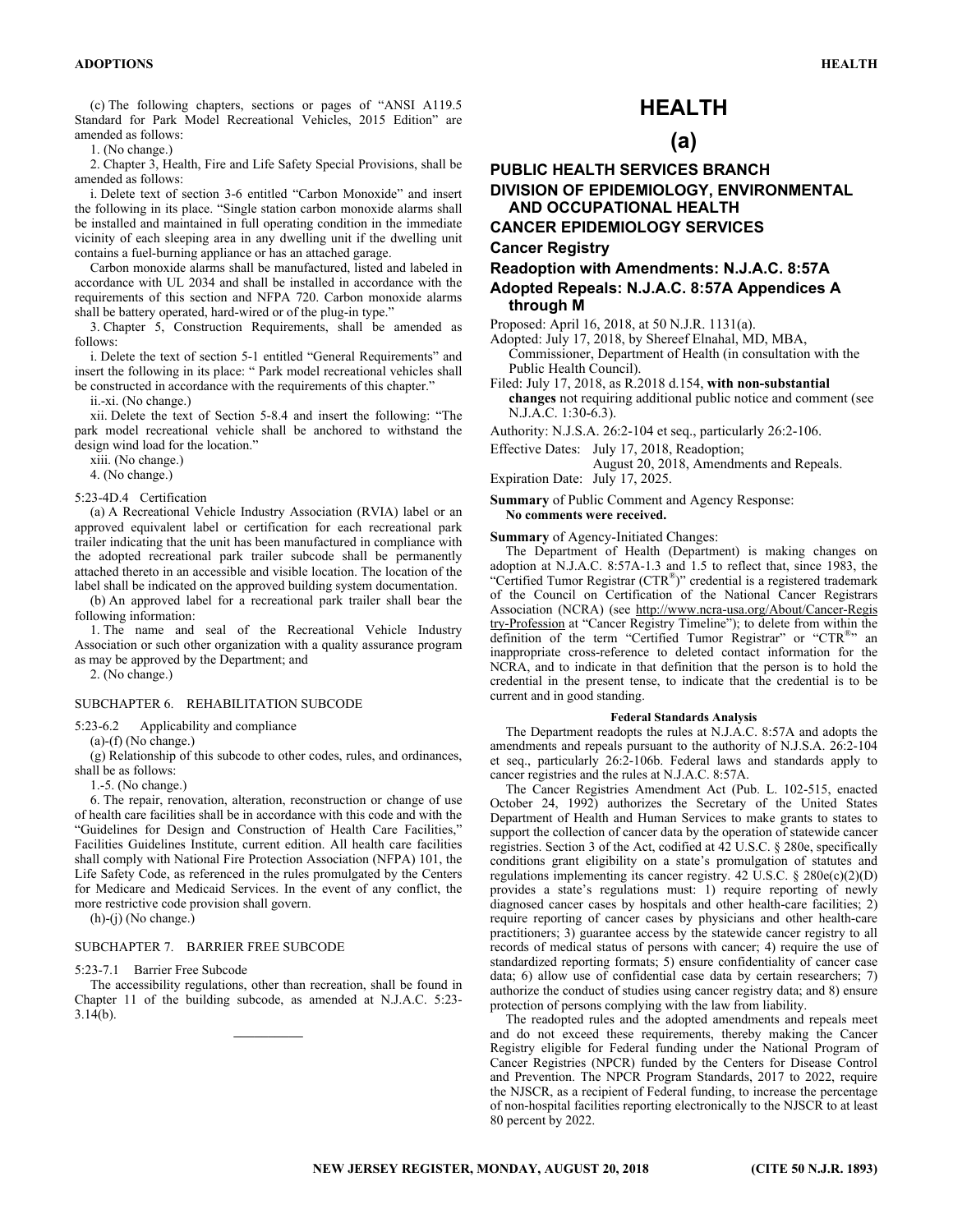The Benign Brain Tumor Cancer Registries Amendment Act, Pub. L. 107-260, signed on October 29, 2002, requires state cancer registries participating in the NPCR to collect data on benign and borderline tumors of the central nervous system in addition to the previously required data on malignant tumors. The readopted rules and adopted amendments meet, but do not exceed, this Federal standard.

**Full text** of the readopted rules can be found in the New Jersey Administrative Code at N.J.A.C. 8:57A.

**Full text** of the adopted amendments follows (additions to proposal indicated in boldface with asterisks **\*thus\***; deletions from proposal indicated in brackets with asterisks \*[thus]\*):

#### SUBCHAPTER 1. CANCER REGISTRY

8:57A-1.1 Purpose and scope

(a) The purpose of this subchapter is to:

1. Implement N.J.S.A. 26:2-104 through 109, which authorizes the Department of Health to establish and maintain the New Jersey State Cancer Registry (NJSCR) as the Statewide repository of records of cases of cancer and specified cases of tumorous or precancerous disease that occur in New Jersey;

2.-3. (No change.)

(b)-(c) (No change.)

8:57A-1.2 Incorporated and referenced documents

(a) The Department incorporates by reference, as amended and supplemented, the following documents in this subchapter:

1. Artificial Intelligence in Medicine Incorporated. "The e-path Reporting Site Information Checklist," which is based on the National Cancer Institute's Surveillance Epidemiology End Results (SEER) Program Case Finding List, effective January 2010, and will be used by pathology laboratories to send site information in order to implement electronic cancer case-finding and pathology data gathering for the NJSCR, and is available through request to the NJSCR, and for which the contact information is Artificial Intelligence in Medicine Incorporated, 2 Berkeley Street, Suite 403, Toronto, Ontario, Canada M5A 2W3;

2. The National Cancer Institute, Division of Cancer Control and Population Sciences, Surveillance Research Program, Cancer Statistics Branch/SEER Program. "The SEER Program Coding and Staging Manual 2016, updated January 4, 2017," which is used for abstracting and coding cancer data, and is available online at: http://seer.cancer.gov, and for which the contact information is NCI, 9609 Medical Center Drive, MSC 97608, Bethesda, MD 20892-9760, Telephone: 1-800-4- CANCER (1-800-422-6237) in English and Spanish languages;

3. The North American Association of Central Cancer Registries (NAACCR), Inc. "The NAACCR Data Standards for Cancer Registries — Data Standards and Data Dictionary (Volume II-Version 16)," which is used by health care facilities, physicians, dentists, and other health care providers to electronically submit data to the NJSCR, and is available online at: http://www.naaccr.org/StandardsandRegistryOpera tions/VolumeII.aspx, and for which the contact information is NAACCR, 2050 W. Iles, Suite A, Springfield, IL 62704-4194, Telephone: (217) 698-0800;

4. The North American Association of Central Cancer Registries (NAACCR), Inc. "The NAACCR Standards for Cancer Registries Volume V: Pathology Laboratory Electronic Reporting, Version 4.0 (effective April 1, 2011), including Chapter 3: "Implementation guidelines with rules for formatting messages carrying synoptic reports," which sets forth the Health Level 7 (HL-7) Version 2.5.1 standard protocol that clinical laboratories may use to make reports to the Department electronically and is available online at: http://www.naaccr. org/StandardsandRegistryOperations/VolumeV.aspx, and for which the contact information is NAACCR, 2050 W. Iles, Suite A, Springfield, IL 62704-4194, Telephone: (217) 698-0800; and

5. World Health Organization. "International classification of diseases for oncology (ICD-O)—3rd edition, 1st revision, 2013," which is used to classify oncologic conditions for inclusion in cancer registry data, and which is available online at http://apps.who.int/iris/bitstream/ 10665/96612/1/9789241548496\_eng.pdf.

(b) The Department references the following documents, as amended and supplemented, as guidance in this subchapter:

1. New Jersey State Cancer Registry (NJSCR), Cancer Epidemiology Services, New Jersey Department of Health. "The NJSCR 2017 Program Manual: Instructions For Health Care Facilities," which provides guidance to health care facilities on the electronic transmission of data to the Department and information from Federal programs that establish standards for cancer registries and which is available online at: http:// www.nj.gov/health/ces/reporting-entities/registrars/index.shtml; and

2. New Jersey State Cancer Registry (NJSCR), Cancer Epidemiology Services, New Jersey Department of Health. "The NJSCR Abstract Instruction Manual For Physicians, Ambulatory Care Centers and Radiation Treatment Facilities 2017," which provides guidance to physicians, ambulatory care centers (ACCs), and radiation treatment facilities (RTFs) on the electronic transmission of data to the Department and which is available online at: http://www.nj.gov/health/ces/reportingentites/non-hospital/.

8:57A-1.3 Definitions

The following words and terms, when used in this chapter, shall have the following meanings, unless the context clearly indicates otherwise:

. . . "Certified \*[tumor registrar]\* **\*Tumor Registrar" or "CTR®\***" means a person who \*[has been certified]\* **\*holds certification\*** as such, or \*[certified with]\* an equivalent credential, \*[by]\* **\*from\*** the **\*Council on Certification of the\*** National Cancer Registrars \*[Association's]\* **\*Association\*** (NCRA) \*[Council on Certification, pursuant to N.J.A.C. 8:57A-1.5(b)]\*, for which the contact information is NCRA, 13340 Braddock Place, Suite 520, Alexandria, VA 22314, telephone: (703) 299-6640, telefacsimile: (703) 299-6620, e-mail: ctr exam@ncra-usa.org, website: http://www.ctrexam.org.

"Clinical laboratory" means a facility that conducts tests on tissue or cellular specimens and/or hematologic examinations in order to diagnose or otherwise characterize a disease.

"Commissioner" means the Commissioner of the New Jersey Department of Health, or his or her designee.

"Department" means the New Jersey Department of Health.

. . . "NJSCR mailing address" means the mailing address of the New Jersey State Cancer Registry, which is: Cancer Epidemiology Services, New Jersey State Cancer Registry, New Jersey Department of Health, PO Box 369, Trenton, New Jersey 08625-0369.

"NJSCR webpage" means the webpage of the New Jersey State Cancer Registry available at www.nj.gov/health/ces.

8:57A-1.4 Reporting of cancer; general requirements

(a) Every New Jersey health care facility, physician, dentist, other health care provider, and clinical laboratory shall report to the Department the reportable diseases and conditions established at N.J.A.C. 8:57A-1.11.

(b) Every New Jersey health care facility, physician, dentist, other health care provider, and clinical laboratory shall submit all case reports within six months of the date of first contact with the patient for the reportable condition as defined by the NAACCR Data Standards for Cancer Registries—Data Standards and Data Dictionary (Volume II— Version 16).

(c) Every New Jersey health care facility shall submit follow-up data on each cancer case, as requested and in the format specified by the Department, to confirm the patient's vital status until the patient's death.

(d) Every New Jersey health care facility, physician, dentist, and other health care provider shall use the SEER Program Coding and Staging Manual 2016 when abstracting and coding cancer data.

(e) A health care facility, physician, dentist, other health care provider, or clinical laboratory may apply for a no-cost software program to report information on cases of cancer electronically to the NJSCR by contacting the NJSCR at njscrdat@doh.nj.gov.

8:57A-1.5 Health care facility reporting

(a) The administrative officer of every health care facility shall report to the Department every case of cancer or other specified tumorous and precancerous disease when it is initially diagnosed, when the patient is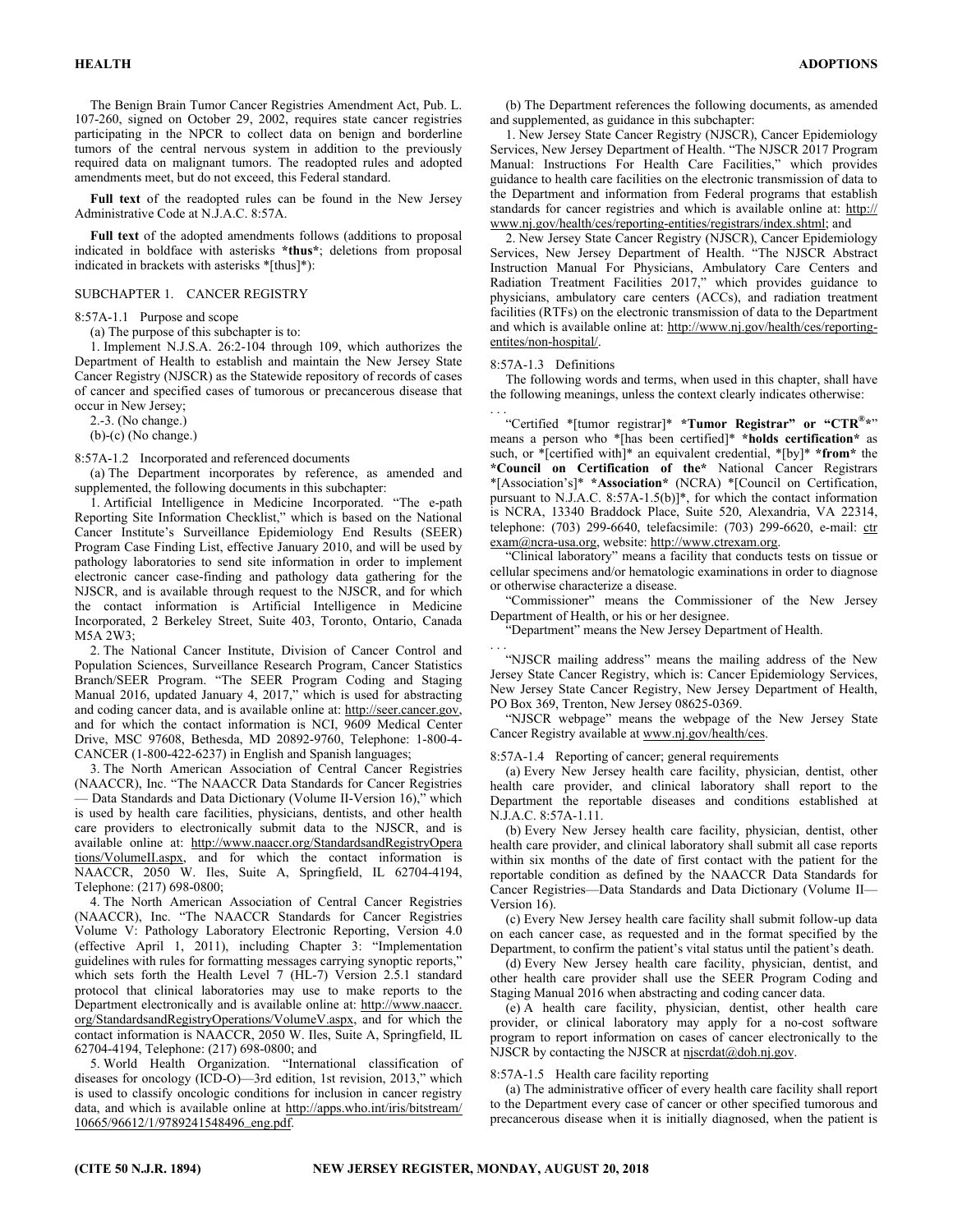first admitted or treated for any reason in that facility, including admissions and discharges to inpatient or outpatient services, and when subsequent primary cancer is diagnosed in that patient.

(b) A \*[certified tumor registrar]\* **\*CTR®\*** shall perform all abstracting work and oversee all case-finding for a health care facility that diagnoses and/or treats 100 or more cancer cases per year.

1. Either the health care facility or an abstract-coding service under contract with the health care facility shall employ the \*[certified tumor registrar]\* **\*CTR®\***; and

2. A health care facility shall notify the NJSCR by e-mail to ops.njscr @doh.nj.gov of the name and contact information for the \*[certified tumor registrar]\* **\*CTR®\***, and of any changes to registry staff or contact information; and

3. A health care facility that contracts with an abstract-coding service shall be responsible for ensuring the abstract-coding service complies with the provisions of this chapter.

(c) The administrative officer of every health care facility shall ensure that the information to be reported, as set forth in (a) above, is submitted electronically using the NAACCR Data Standards for Cancer Registries — Data Standards and Data Dictionary (Volume II — Version 16), as amended and supplemented, and includes all required data elements set forth in the NAACCR Data Standards for Cancer Registries—Data Standards and Data Dictionary (Volume II), such as patient identifying information, medical history, cancer treatment, and cancer stage at diagnosis.

(d) Health care facilities may use the NJSCR 2017 Program Manual: Instructions For Health Care Facilities, incorporated herein by reference, as amended and supplemented, for guidance in abstracting and reporting.

(e) Health care facilities that lack adequate internal capabilities to report cases in accordance with the requirements of (b) and (c) above shall contract with the Department or its designee to provide abstracting services.

(f) The Department or its designee shall charge a fee, based upon the fair market value of services, to health care facilities for the provision of services set forth at (e) above.

(g) A health care facility that fails to comply with the provisions of this subchapter shall be liable for a penalty of up to \$500.00 per unreported case of cancer or other specified tumorous and precancerous disease.

(h) A health care facility that fails to report cases of cancer or other specified tumorous and precancerous diseases electronically shall be liable for a penalty not to exceed \$1,000 per business day.

8:57A-1.6 Physician, dentist, and other health care provider reporting

(a) Every physician, dentist, or other health care provider who diagnoses or provides treatment for cancer patients shall submit an electronic report to the Department with an initial diagnosis of each case of cancer or other specified tumorous and precancerous disease and for each subsequent primary cancer diagnosed in that person, using either the NAACCR Data Standards for Cancer Registries — Data Standards and Data Dictionary (Volume II — Version 16) or another standard electronic reporting format approved by the Department that includes all required data elements set forth in the "NAACCR Data Standards for Cancer Registries—Data Standards and Dictionary (Volume II)," such as patient identifying information, medical history, cancer treatment, and cancer stage.

(b) The physician, dentist, or other health care provider may use the "NJSCR Abstract Instruction Manual For Physicians, Ambulatory Care Centers and Radiation Treatment Facilities 2017," incorporated herein by reference, as amended and supplemented, as guidance when reporting.

(c) A physician, dentist, or other health care provider who fails to report cases of cancer or other specified tumorous and precancerous diseases shall be liable for a penalty of up to \$500.00 per unreported case for violation of the Cancer Registry Act.

#### 8:57A-1.7 Clinical laboratory reporting

(a) The director of every clinical laboratory shall report electronically to the Department the results of examinations of tissue specimens and/or hematology examinations that are positive for the existence of cancer or other specified tumorous and precancerous disease using the HL-7 standard protocol set forth in the NAACCR Standards for Cancer Registries Volume V: Pathology Laboratory Electronic Reporting or the NAACCR Data Standards for Cancer Registries—Data Standards and Data Dictionary (Volume II—Version 16), which includes all available patient identifying information, the tissue examined, and the results of the pathologic examination, and the name, address and/or telephone number of the referring physician.

(b) A clinical laboratory that fails to report cases of cancer or other specified tumorous and precancerous diseases shall be liable for a penalty of up to \$500.00 per unreported case.

#### 8:57A-1.8 Health care insurer reporting

Health care insurers and other third-party health care payers providing benefit plans to residents of the State shall report electronically to the Department information on cases of cancer or other specified tumorous and precancerous diseases based upon selection criteria, established at N.J.A.C. 8:57A-1.11, upon request of the Department in the format specified by the Department in the request set forth in this section; and that includes patient identifying information and medical information, such as medical history, cancer treatment, cancer stage at diagnosis information, and co-morbid conditions.

#### 8:57A-1.9 Supplemental information

(a) Every New Jersey health care facility, physician, dentist, other health care provider, and clinical laboratory shall report supplemental information necessary to clarify medical or demographic data upon request of the Department, such as copies of pathology and/or hematology reports, operative reports, treatment information, history and physical sections of the medical records and discharge summaries, and other information as deemed necessary by the NJSCR.

(b) If the NJSCR determines that more information is needed, NJSCR staff will contact, as appropriate, the health care facility physician, dentist, other health care provider, and clinical laboratory, to obtain this information in the form and manner specified by the NJSCR at that time of the request.

#### 8:57A-1.10 Access to information and records

(a) Every health care facility, clinical laboratory, physician, dentist, and other health care provider diagnosing or providing treatment for cancer patients and health care insurers and other third-party health care payers providing benefit plans to residents of the State shall allow representatives of the Department, or its designee, to obtain information from all medical, pathological, and other pertinent records and logs related to cancer cases, as necessary for fulfilling the functions of the NJSCR.

1. Access to records set forth in (a) above shall be given through secure, electronic remote means where requested and where available.

(b) Every health care facility, clinical laboratory, physician, dentist, and other health care provider diagnosing or providing treatment for cancer patients and health care insurers and other third-party health care payers providing benefit plans to residents of the State shall permit representatives of the Department access to information or provide necessary information on specified cancer patients and other patients specified by characteristics for research studies related to cancer etiology, prevention, and control, which are conducted by the Department subject to the following:

1.-2. (No change.)

(c) Representatives of the Department shall:

1. (No change.)

2. Present valid identification at the time of access, including, Department or designee issued identification, if on-site access to patient records is necessary.

(d)-(e) (No change.)

(f) The Department shall not make public any information reported to the NJSCR that discloses the identity of any person to whom the information relates.

1. (No change.)

2. A patient who was diagnosed with, or treated for, cancer, or, if the patient is deceased, that patient's next-of-kin may request that the Department release summary information about that patient with a signed Authorization to Release Health Information form.